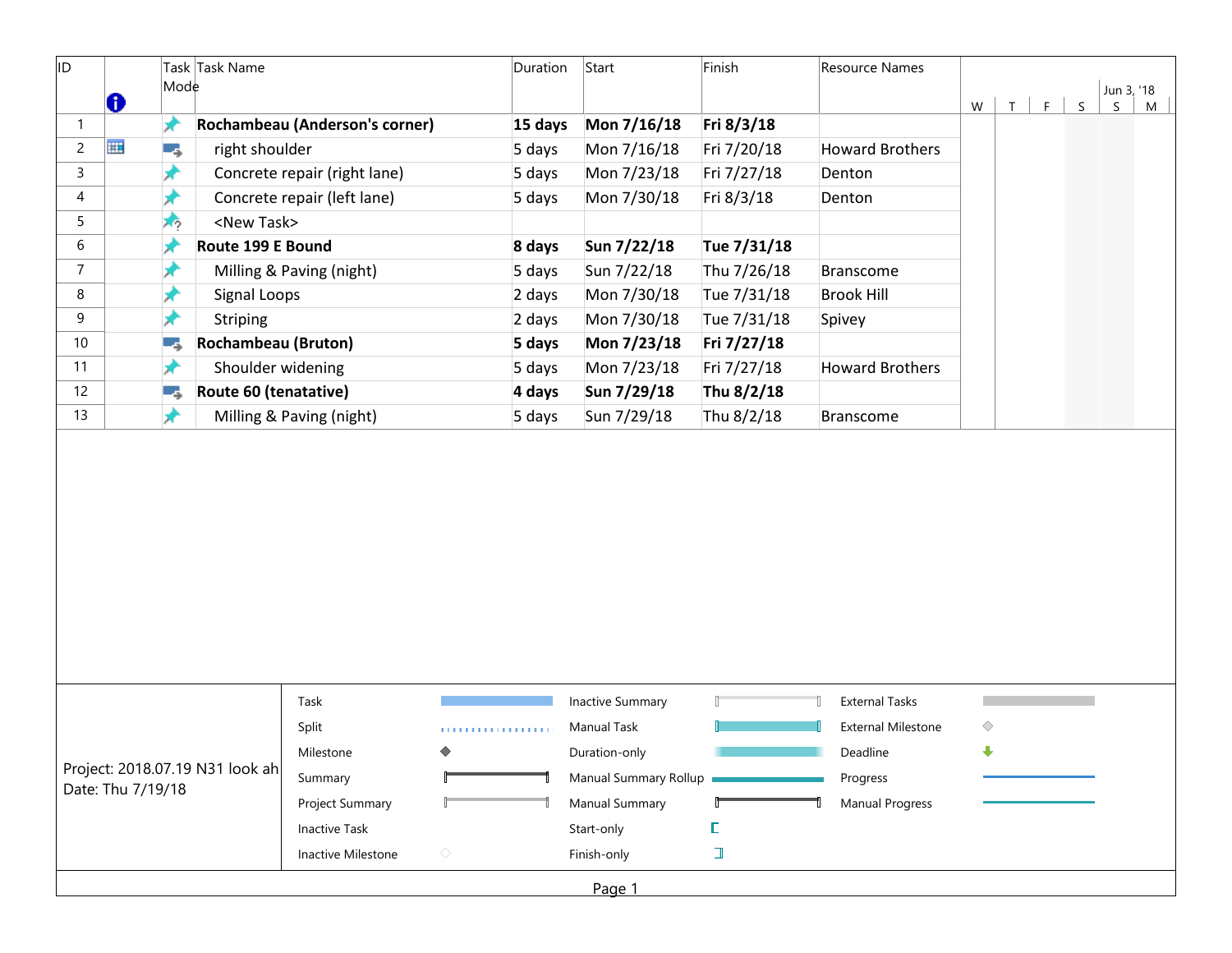| T   W   T   F   S                                    |                      |                        |                         |   |                           |   |  |
|------------------------------------------------------|----------------------|------------------------|-------------------------|---|---------------------------|---|--|
|                                                      |                      |                        |                         |   |                           |   |  |
|                                                      |                      |                        |                         |   |                           |   |  |
|                                                      |                      |                        |                         |   |                           |   |  |
|                                                      |                      |                        |                         |   |                           |   |  |
|                                                      |                      |                        |                         |   |                           |   |  |
|                                                      |                      |                        |                         |   |                           |   |  |
|                                                      |                      |                        |                         |   |                           |   |  |
|                                                      |                      |                        |                         |   |                           |   |  |
|                                                      |                      |                        |                         |   |                           |   |  |
|                                                      |                      |                        |                         |   |                           |   |  |
|                                                      |                      |                        |                         |   |                           |   |  |
|                                                      |                      |                        |                         |   |                           |   |  |
|                                                      |                      |                        |                         |   |                           |   |  |
|                                                      |                      |                        |                         |   |                           |   |  |
|                                                      |                      |                        |                         |   |                           |   |  |
|                                                      |                      |                        |                         |   |                           |   |  |
|                                                      |                      |                        |                         |   |                           |   |  |
|                                                      |                      |                        |                         |   |                           |   |  |
|                                                      |                      |                        |                         |   |                           |   |  |
|                                                      |                      |                        |                         |   |                           |   |  |
|                                                      |                      |                        |                         |   |                           |   |  |
|                                                      | Task                 |                        | <b>Inactive Summary</b> |   | <b>External Tasks</b>     |   |  |
|                                                      | Split                | <b>TELEVISION</b> 1979 | Manual Task             |   | <b>External Milestone</b> | ◇ |  |
|                                                      | Milestone            | ◇                      | Duration-only           |   | Deadline                  | ⊕ |  |
| Project: 2018.07.19 N31 look ah<br>Date: Thu 7/19/18 | Summary              |                        | Manual Summary Rollup   |   | Progress                  |   |  |
|                                                      | Project Summary      |                        | Manual Summary          |   | Manual Progress           |   |  |
|                                                      | <b>Inactive Task</b> |                        | Start-only              | L |                           |   |  |
|                                                      | Inactive Milestone   | $\diamondsuit$         | Finish-only             | ı |                           |   |  |
|                                                      |                      |                        | Page 2                  |   |                           |   |  |